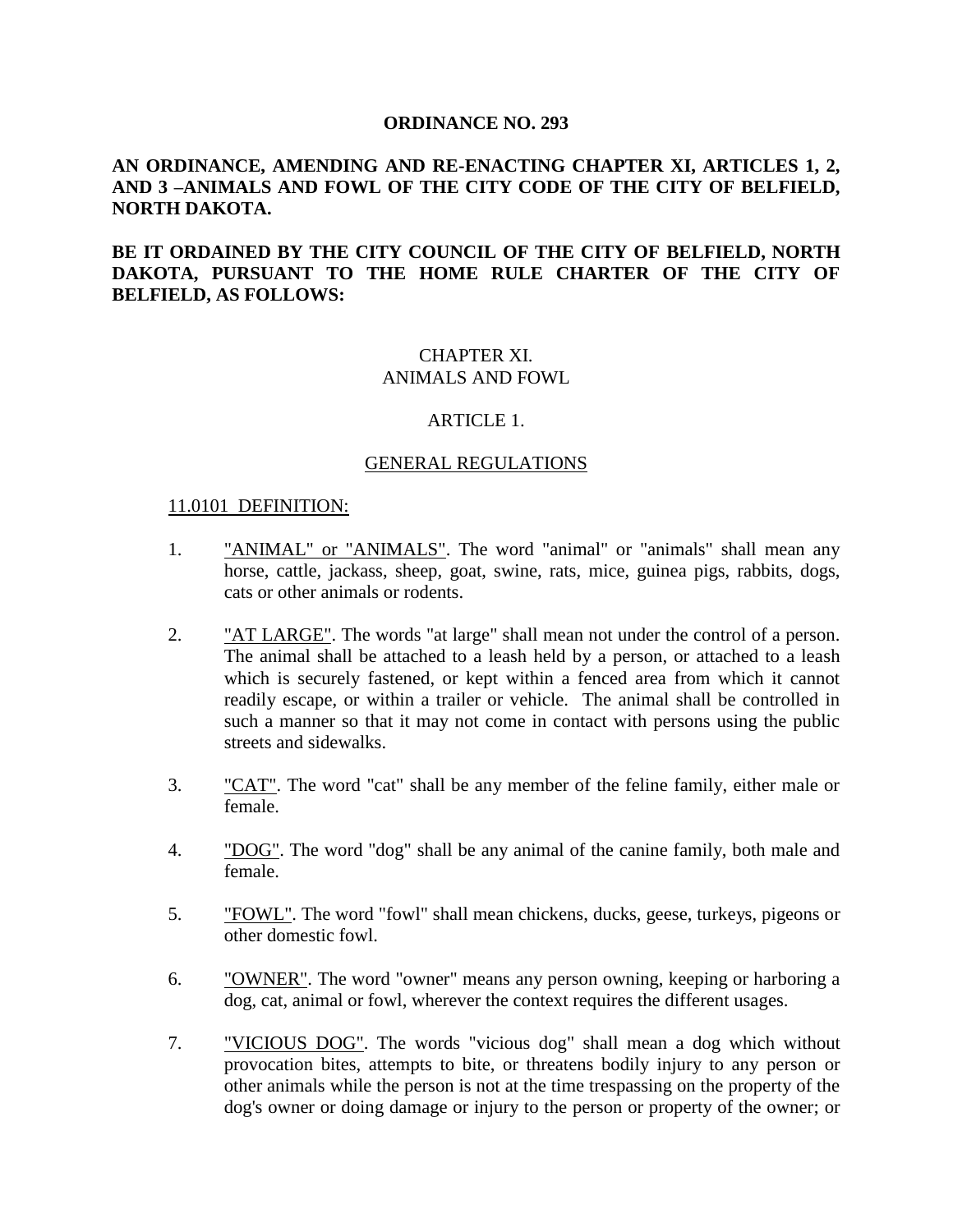in a vicious or terrorizing manner approaches any person in apparent attitude of attack upon a street, sidewalk, or any public ground or place; or has a known propensity, tendency, or disposition to attack, unprovoked, causing injury or otherwise threatening the safety of humans, or domestic animals.

8. "DANGEROUS ANIMAL". The words "dangerous animal" shall mean any animal which without provocation, bites, attempts to bite, or threatens bodily injury to any person or other animals while the person or other animal is not at the time trespassing on the property of the animal's owner or doing damage or injury to the person or property of the owner; or in a vicious or terrorizing manner approaches any person in apparent attitude of attack upon a street, sidewalk, or any public ground or place; or has a known propensity, tendency, or disposition to attack, unprovoked, causing injury or otherwise threatening the safety of humans, or domestic animals..

11.0102 CRUELTY: No person shall cruelly treat any animal in the City in any way; any person who inhumanely beats, under feeds, overloads or abandons any animal shall be deemed guilty of a violation of this Section.

11.0103 DANGEROUS ANIMALS: It shall be unlawful to permit any dangerous animal or vicious animal of any kind to run at large within the City.

11.0104 NOISES: It shall be unlawful to harbor or keep any animals which disturb the peace by loud noises at any time of the day or night.

11.0105 STRAYS: It shall be unlawful to permit any cattle, horses, sheep, swine, goats or poultry to run at large in the City; any such animal running at large in any public place in the City shall be impounded. It shall further be unlawful to picket or tie any such animal in any of the streets of the City for the purpose of grazing or feeding.

11.0106 KILLING DANGEROUS ANIMALS: Members of the Police Department or any other person in the City are authorized to kill any dangerous animal of any kind when it is necessary for the protection of any person or property.

11.0107 DISEASED ANIMALS: No domestic animal afflicted with a contagious or infectious disease shall be allowed to run at large or to be exposed in public places whereby the health of man or beast may be affected; nor shall such diseased animal be shipped or removed from the premises of the owner thereof except under the supervision of the Chief of Police or the Health Officer.

It is hereby made the duty of the Health Officer or Chief of Police to secure such disposition of any diseased animal and such treatment of affected premises as to prevent the communication and spread of the contagion or infection except in cases where the State Veterinarian is empowered to act.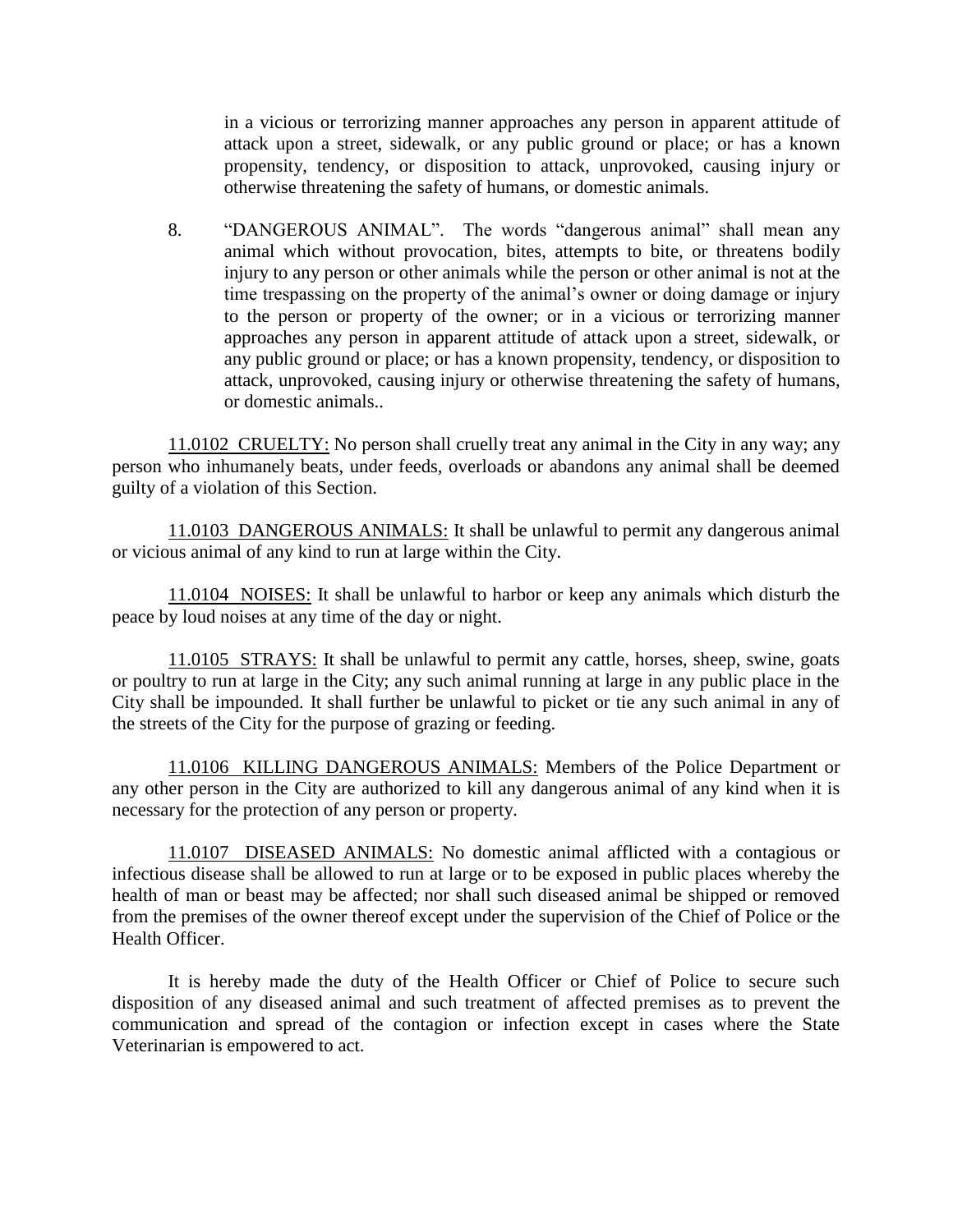11.0108 HOUSING: No person shall cause or allow any stable or any place where any animal may be kept to become unclean or unwholesome; and it shall be unlawful to keep any live swine, pigs, or jackasses within the corporate limits of the City.

### ARTICLE 2.

#### DOGS AND CATS

11.0201 LICENSE REQUIRED: No dog or cat shall be permitted to be or remain in the City without being licensed as hereinafter provided if over one (1) month of age. No license or renewal licenses shall be issued for a dog or cat over six (6) months of age unless it has been inoculated against rabies.

11.0202 LICENSE FEE: All dogs and cats kept in the City shall be registered as to sex, breed, name and address of the owner and name of dog or cat. At the time of such registration such owner shall obtain a license for such dog or cat and shall pay a fee for each male dog or cat and a fee for each female dog or cat; which fees shall be set forth in the annual City of Belfield Fee Schedule. It shall be the duty of said owner to cause such license tag to be securely attached around the animal's neck and kept there at all times during the license period.

11.0203 DANGEROUS DOGS: No vicious, dangerous, ferocious dog or dog sick with or liable to communicate hydrophobia or other contagious or infectious disease shall be permitted to run at large in the City.

#### 11.0204 NUISANCE - WHEN:

Any animal within the city limits is a public nuisance when:

(a) It frequently frightens, annoys, barks at or chases any person or vehicle;

(b) It is a female in heat and not continually confined indoors by its owner;

(c) It is more than 6 months old and does not have a current vaccination or inoculation against rabies.

(d) It is not wearing a collar bearing a City Animal license tag and rabies vaccination tag verifying up to date vaccination.

(e) By loud and frequent, excessive or continuous barking, yelping, crying or howling it annoys any person;

(f) It damages any property not the property of it=s owner;

(g) It runs at large upon any right of way, public property, or upon the private premises of any person other than the owner or the keeper of the animal.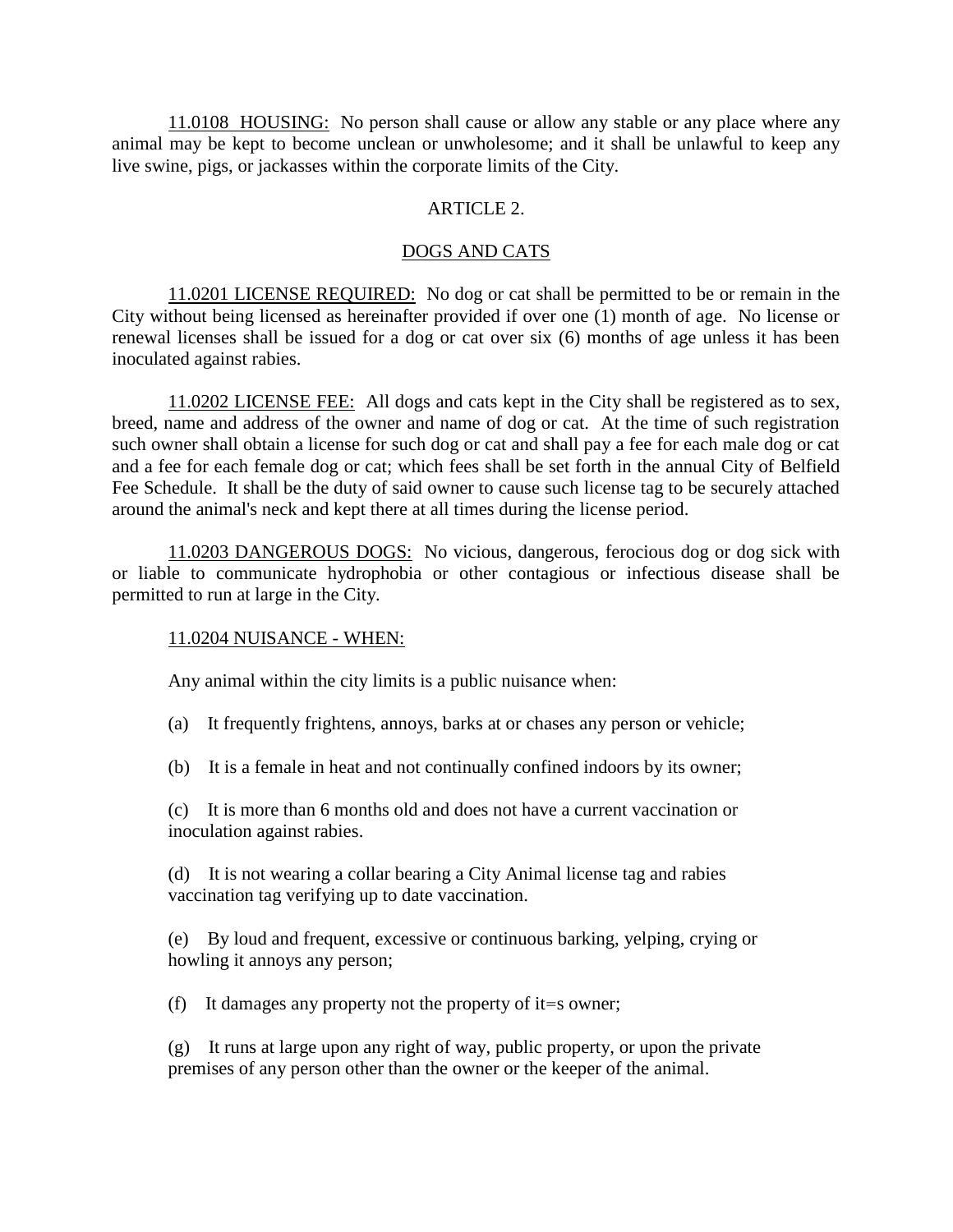(h) It bites any person, when the person so bitten was not at the time injuring the animal or the person or property of the owner or keeper of such animal.

(i) When it is dead and buried improperly, so as to cause a hazard or potential hazard to the public health.

11.0205 RABIES INOCULATION: It shall be the duty of the owner or person in custody of any dog or cat kept in the City to have the dog or cat inoculated against rabies at least once each year if the vaccine used was Phenalized Vaccine and within three (3) years if the vaccine used was Avianized Vaccine, and no license shall be issued for any dog or cat unless the applicant exhibits a certificate of veterinarian showing compliance with this Section.

11.0206 IMPOUNDING: Unrestrained dogs or cats may be take by the police or the animal warden and impounded in an animal shelter, and there confined in a humane manner. Impounded animals shall be kept for not less than seven (7) days unless reclaimed by their owners. If by a permit tag or other means the owner can be identified, the police officer shall, immediately upon impounding, notify the owner by telephone or mail of the impoundment of the animal. Animals not claimed by their owners within seven (7) days may be humanely disposed of or givento any person who is willing to adopt that animal. The costs or fees for impoundment, boarding or adoption of animals shall be as provided in the City of Belfield fee schedule. (Ordinance 255- 9/2/08).

11.0207 RETURN TO OWNER IF KNOWN: Notwithstanding the provisions of Section 11.0206, if an animal is found at large and it's owner can be identified and located, such animal need not be impounded but may, instead be taken to the owner. In such case, the policeman, animal warden or other officer, may proceed against the owner for violation of this Ordinance.

11.0208 RUNNING AT LARGE: REPEALED BY ORDINANCE 240.

11.0209 TRAP: No person shall interfere with, confiscate, move or release, an animal from a trap set by the police or the animal warden.

### 11.0210 REGULATIONS OF VICIOUS DOGS AND DANGEROUS ANIMALS:

1. No person shall own, keep, possess or harbor a vicious dog or dangerous animal within the City of Belfield, North Dakota.

2. Whenever a complaint under oath is made to the effect that any person is in violation of this section, the Court shall set a time and place for the hearing of such complaint, notice of which shall be given the owner or possessor of such dog not less than twenty-four hours before such hearing, in writing, served in the same manner as a summons. Should the Court determine at the time of the filing of such complaint that such dog or other animal is dangerous to the public, he may require the Animal Control Officer or a member of the Police Department to immediately take up and impound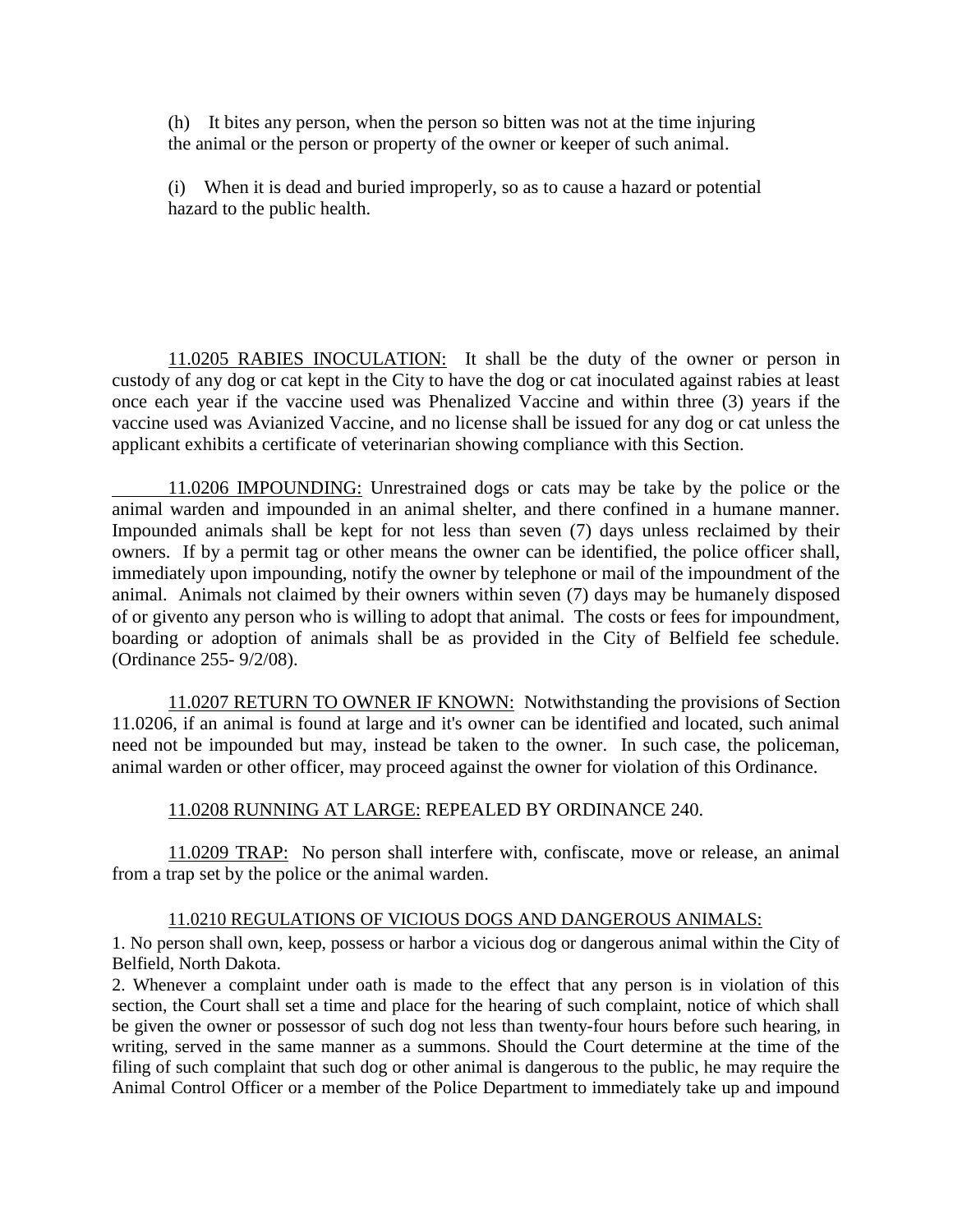such dog or other animal pending the hearing on the complaint. At the time of the hearing of such complaint, all interested persons shall be entitled to testify.

3. In the event that any person is found to be in violation of this section, the Court shall issue an order requiring said owner or possessor of such vicious dog/animal to either destroy or remove the dog/animal permanently from the city within twenty-four hours. In the event such dog/animal is not destroyed or removed within such time, the Animal Control Officer or a member of the Police Department of the city shall be authorized to take up and immediately destroy such dog/animal, for which he shall be paid by the owner the fee provided for killing dogs/animals not licensed.

4. Should a dog or other animal which has been impounded pending the hearing on said complaint be ordered destroyed or removed from the city subsequent to said hearing, the owner or possessor of such dog/animal wishing to remove it from the city shall within twenty-four hours after the issuance of such order pay the Animal Control Officer the regular pound fees for taking up and keeping such dog/animal, and shall thereupon immediately remove said dog/animal from the city. Any dog/animal which shall be removed from the city under the provisions of this chapter and thereafter be brought back into the city, shall immediately be taken up by the Animal Control Officer or a member of the Police Department and destroyed.

5. Should the Court determine that the owner or possessor of an alleged vicious dog or dangerous animal is not in violation of this section, said dog/animal shall be returned to the owner or possessor by the Animal Control Officer or a member of the Police Department immediately and the fees for impounding and keeping said dog/animal shall be paid by the city.

6. Any dog/animal taken and impounded under the provisions of this chapter because of having bitten any person shall be held in the pound for ten days before the final disposition is made of such dog/animal under the provisions of this chapter. In the event a vicious dog or dangerous animal cannot be taken up and caught by the Animal Control Officer or any police officer without such Animal Control Officer or police officer exposing himself to danger or personal injury from such dog/animal, or without exposing other persons to danger or personal injury from such dog/animal, it shall be lawful for the Animal Control Officer or any police officer to forthwith destroy such dog/animal.

7. Any person who willfully violates Section 11.0210 of this ordinance is guilty of a Class B misdemeanor. Every person, firm, or corporation violating an ordinance which is punishable as a Class B misdemeanor shall be punished by a fine not to exceed \$1,000, or by imprisonment not to exceed 30 days or both.

### 11.0212 NUMBER OF CATS AND DOGS ALLOWED:

(a) No person shall harbor or keep more than three animals upon premises within the city which are owned or controlled by that person, except where permitted by the City Zoning Code and unless a special use permit is obtained which allows the maintenance of a kennel.

11.0213. Disposition of dog or cat waste.

Every person having custody or control of a dog or cat on property other than his/her own shall be equipped to, and shall, collect such dogs or cats solid waste when eliminated. Any person having custody of a dog or cat on his/her premises shall not